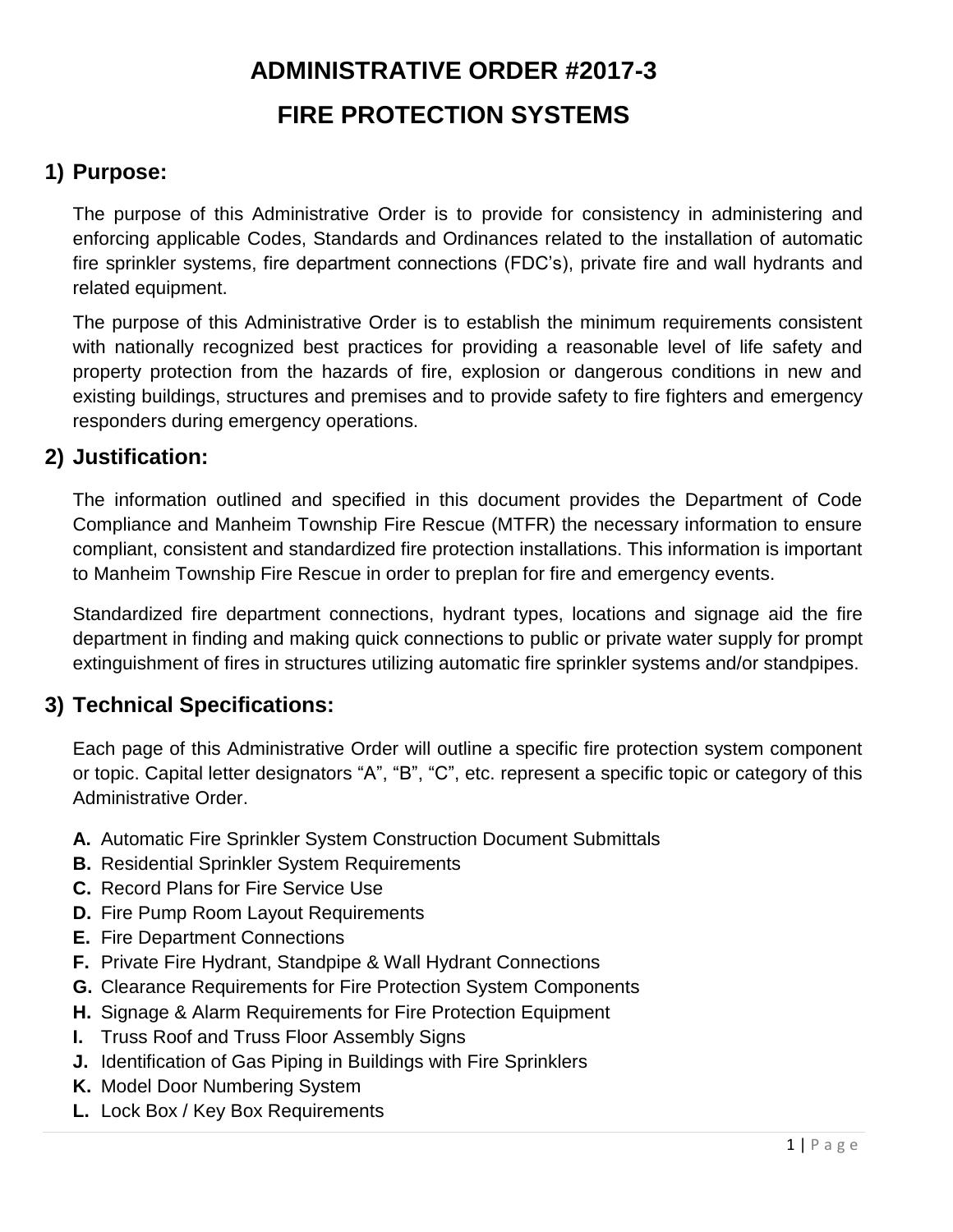## **A. Automatic Fire Sprinkler System Construction Document Submittals**

- **i.** Automatic fire sprinkler systems shall be designed in accordance with the currently adopted Manheim Township Ordinances, International Building Code, International Fire Code and applicable NFPA Standards including but not limited to NFPA 13, NFPA 13R, NFPA 14, NFPA 20, NFPA 24.
- **ii.** Automatic fire sprinkler plan submittals shall consist of two (2) sets of construction documents, which include scaled plans, specifications, City of Lancaster's Public Works Department hydraulic water capacity & modeling calculations (that have been generated within 12 months of the submittal date that are specific to the project) and manufacturer's specifications sheets for all applicable components of the proposed system. Drawings and hydraulic calculations are to be signed, sealed and dated by a Professional Engineer registered in the Commonwealth of Pennsylvania with experience in automatic fire sprinkler design OR by a Level III or Level IV NICET (National Institute for Certification in Engineering Technologies) Fire Protection Engineering Technician in automatic sprinkler system layout and design.
	- **a.** No work shall start on any portion of the automatic fire sprinkler system until construction documents are received and approved by the Code Compliance Dept.
	- **b.** IBC Fire Areas have been reduced to 7500 square feet in certain occupancies. Per Township Ordinance 2004-8 the following fire areas apply:
		- i) **Group A-1**: Fire area reduced to 7,500 square feet
		- ii) **Group A-3**: Fire area reduced to 7,500 square feet
		- iii) **Group A-4**: Fire area reduced to 7,500 square feet
		- iv) **Group E**: Fire area reduced to 7,500 square feet
		- v) **Group F-1**: Fire area reduced to 7,500 square feet
		- vi) **Group F-2**: An automatic fire sprinkler system shall be provided throughout all buildings containing Group F-2 occupancies where a Group F-2 fire area exceeds 7,500 square feet.
		- vii) **Group M**: Fire area reduced to 7,500 square feet
		- viii) **Group S-1**: Fire area reduced to 7,500 square feet
		- ix) **Group S-2**: An automatic fire sprinkler system shall be provided throughout all buildings containing Group S-2 occupancies where a Group S-2 fire area exceeds 7,500 square feet.
		- x) **Group B**: An automatic fire sprinkler system shall be provided for Group B occupancies where one of the following conditions exist:

**1.** Fire area exceeds 7,500 square feet **2.** The building is 3 or more stories.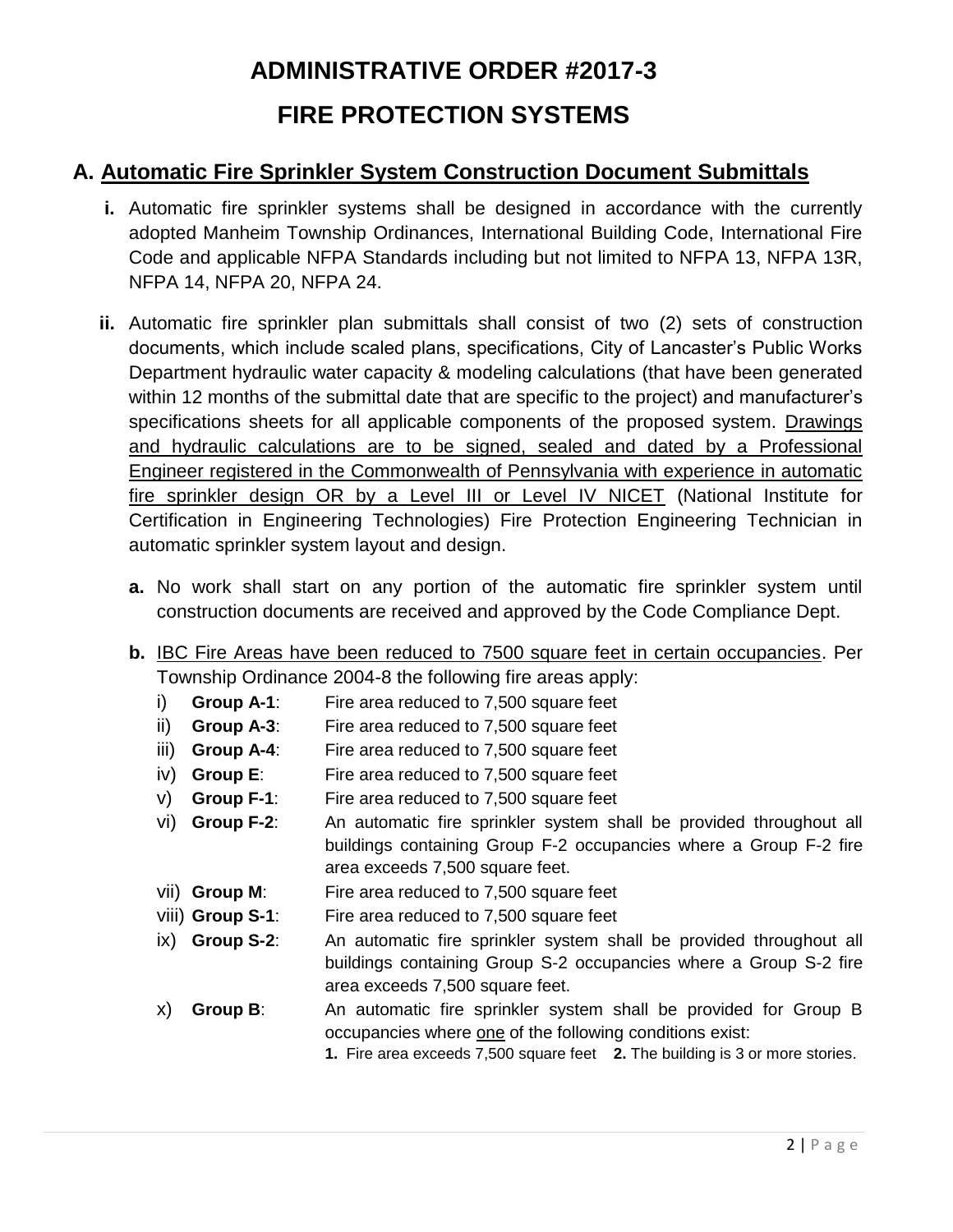## **B. Residential Sprinkler Systems Requirements**

- **i.** Automatic residential fire sprinkler systems shall be designed in accordance with the currently adopted Manheim Township Ordinances and either the International Residential Code or NFPA 13D.
- **ii. Plan Submittal Requirements**: Automatic fire sprinkler plan submittals shall consist of two (2) sets of construction documents, which include scaled plans, specifications, City of Lancaster's Public Works Department hydraulic water capacity & modeling calculations specific to the project (if applicable – tank and pump systems are permissible) and manufacturer's specifications sheets for all applicable components of the proposed system. Drawings and hydraulic calculations are to be signed, sealed and dated by a Professional Engineer registered in the Commonwealth of Pennsylvania with experience in automatic fire sprinkler design OR by a Level III or Level IV NICET (National Institute for Certification in Engineering Technologies) Fire Protection Engineering Technician in automatic sprinkler system layout and design.
- **iii.** Design, Installation & Inspection Requirements

#### **a. Alarm Requirements**

i) A local, audible water flow alarm shall be provided on the interior of dwellings equipped with residential sprinkler systems. The interior alarm shall be audible in all sleeping rooms.

#### **b. Spare Sprinkler Requirements**

i) At least two (2) each of represented sprinkler heads are to be provided and maintained in a cabinet at the sprinkler riser. The required sprinkler wrench shall be provided and kept in the cabinet with the spare heads.

#### **c. Tank and Pump System Requirements**

i) Per NFPA 13D, a method for refilling tank(s) associated with 13D sprinkler systems is to be piped to the tank(s). Domestic piping for sprinkler tank fill purposes is to be protected against backflow per IRC Chapter 29.

#### **d. Antifreeze Systems**

i) Antifreeze systems are not to be installed as part of residential dwelling unit automatic fire sprinkler systems.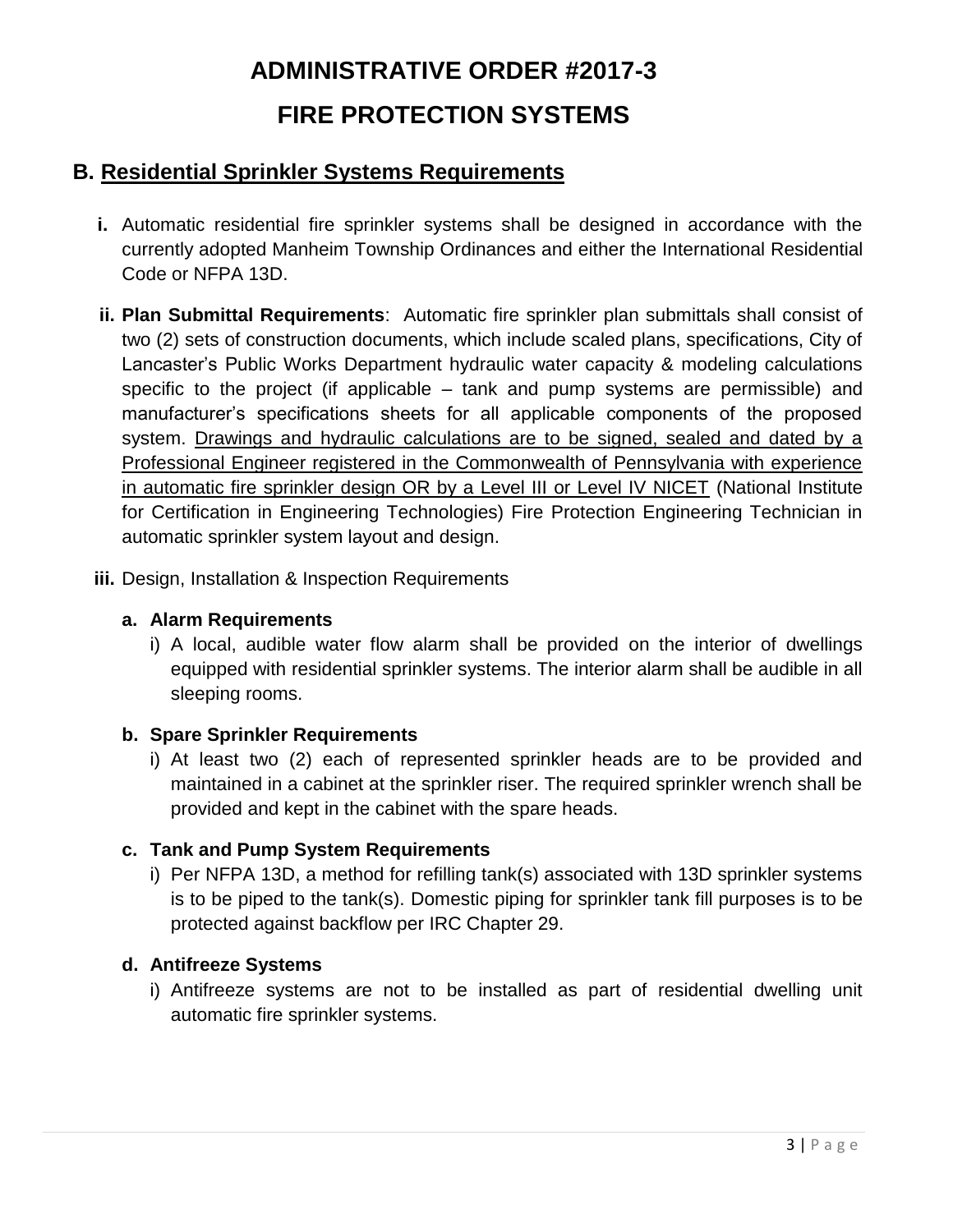## **B. Residential Sprinkler Systems Requirements, continued**

**iii.** Design, Installation & Inspection Clarifications, continued

#### **e. Inspection Requirements**

- i) Rough Inspection Inspection to include verification of water supply pipe size and materials, sprinkler riser, sprinkler system piping size and installation, sprinkler head locations and all components of the system that may be concealed.
- ii) Hydrostatic Test A Hydrostatic test of the complete system is to be completed as part of the rough inspection at 200 PSI and shall maintain the required test pressure, without loss, for 2 hours.
- iii)Final Inspection Inspection to include functional test of the water flow switch, local water flow alarm, visual inspection of all components of the system including sprinkler heads, control valves, check valves, water supply pressure verification, labeling of components, spare parts box and required signage.

### **f. Typical Residential Combination Domestic / Fire Sprinkler Riser Diagram**

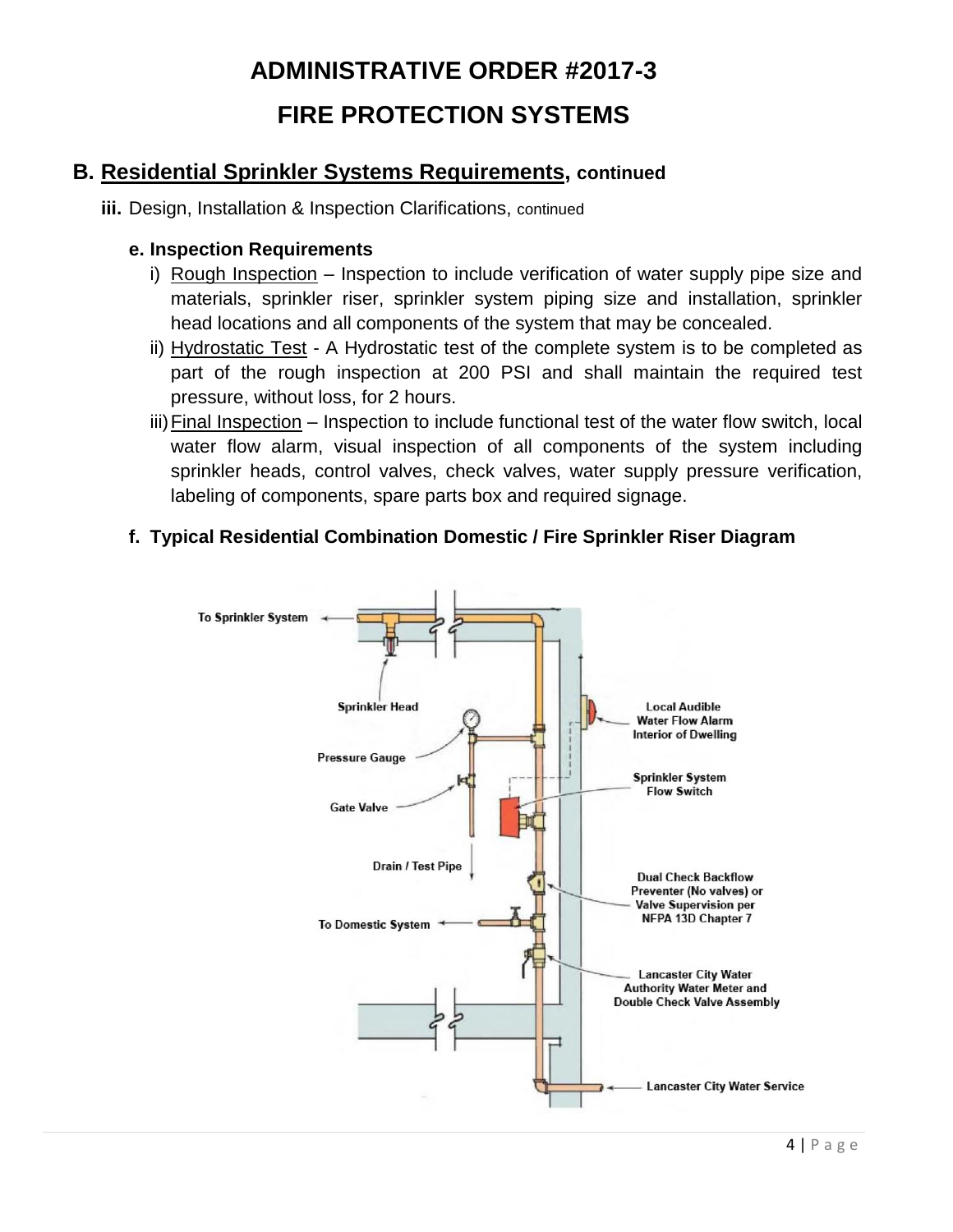## **C. Record Plans for Fire Service Use**

- **i.** Prior to final inspection approval and prior to the issuance of a Certificate of Use and Occupancy, the following plans are to be submitted to the Code Compliance Department. The plans will allow Manheim Township Fire Rescue to efficiently and effectively pre-plan for fire and emergency events.
- **ii.** Projects requiring fire service plan submittals include:
	- **a.** IBC regulated new building construction and additions exceeding 1000 square feet in building area.
	- **b.** Extensive renovations or alterations as determined by the Director of Code Compliance.
- **iii.** The following plans are to be submitted for retention:
	- **a.** Architectural floor plans of each level of the building(s) including a roof plan.
		- i) The first floor plan is to include all exterior door letter and number designators as stipulated in our Model Door Numbering System found later in this document.
	- **b.** Fire protection system plan(s) such as automatic fire sprinkler, automatic fire detection systems and manual pull stations, etc.
	- **c.** Site plans with utilities such as electric, gas, water, sewer, communications, parking.
- **iv.** Electronic media format and submittal requirements:
	- **a.** Plans are to be submitted in Portable Document Format (.PDF) on Compact Discs (CD) to the Manheim Township Department of Code Compliance prior to the issuance of the Certificate of Use and Occupancy. Code Compliance will deliver the CD to the Manheim Township Fire Chief and record the delivery in a logbook maintained at the Manheim Township Municipal Office Building.

### **D. Fire Pump Room Layout Requirements**

- **i. Equipment restrictions in fire pump rooms**: Per NFPA 20, "Equipment that increases the fire hazard (such as boilers) and is not related to fire protection systems should not be in the fire pump room." *Boilers, hot water heaters, electrical equipment, electrical raceways, wiring and related system components such as piping, ducts, etc. not directly*  related to the fire pump, and other equipment deemed to increase the fire hazard is *prohibited from installation in a fire pump room*.
- **ii. Storage and penetrations in fire pump rooms**: Per NFPA 20, "Rooms containing fire pumps shall be free from storage and penetrations not essential to the operation of the pump and related components."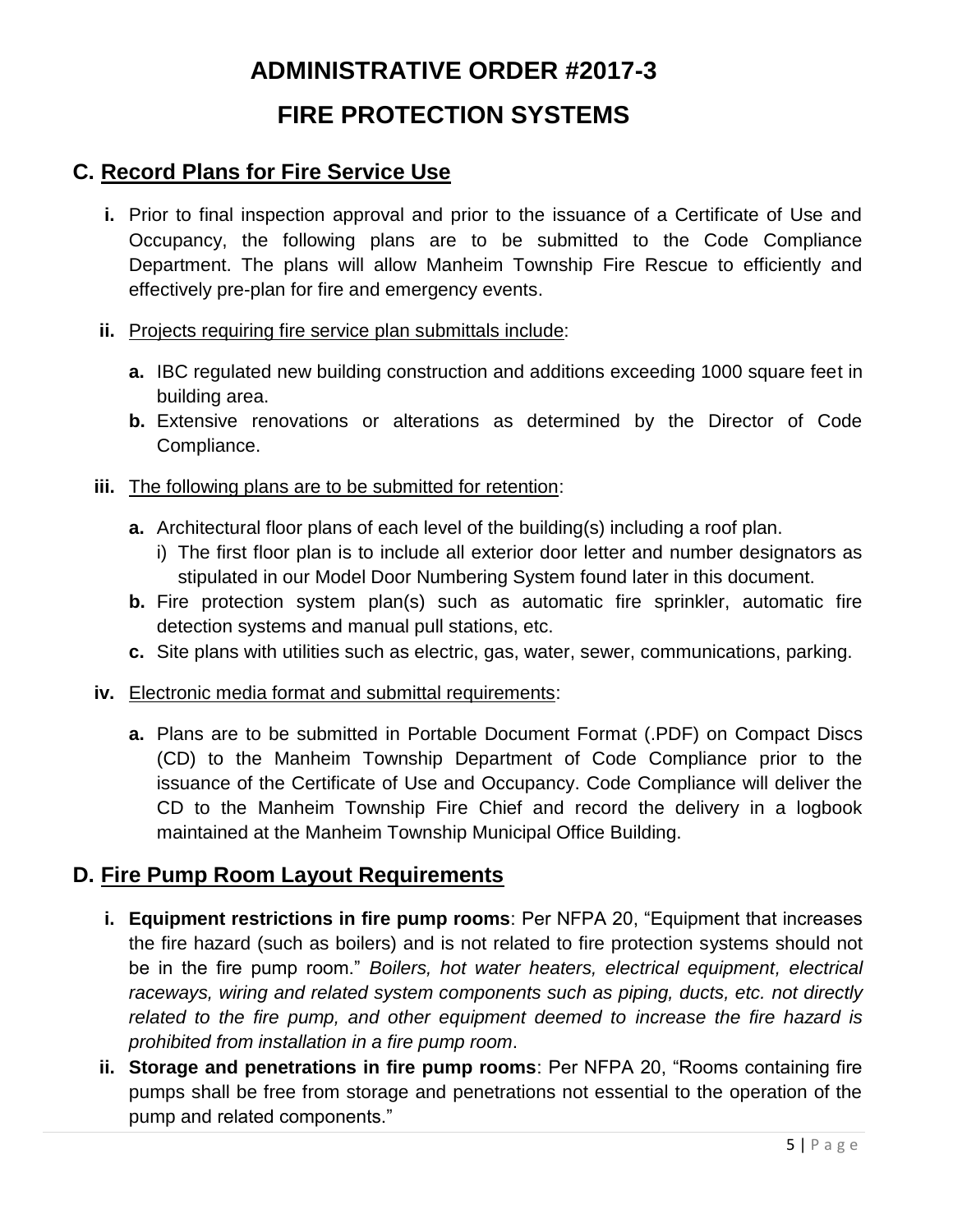## **E. Fire Department Connections**

- **i.** FDC installations shall comply with the following requirements:
	- **a.** Fire department connections (FDC's) shall be installed within approximately 100 feet of a fire hydrant. Fire hydrants shall conform to City of Lancaster, PA specifications and be supplied by a water main at least 6 inches in diameter and be in direct connection to an approved municipal or private water main. If private hydrants are present, refer to Section F of this Administrative Order.
	- **b.** Fire Department Connections (2  $\frac{1}{2}$  inch diameter outlet) shall be National Standard Thread (NST).
	- **c.** Fire Department Connections shall be mounted between 18"-42" above grade.
	- **d.** FDC permanent identification signage is to be of a type and size as described in Section H of this Administrative Order.
- **ii.** Where more than two (2) FDC connections are proposed at one location, the following standpipe configuration is required:
	- **a.** In lieu of 3 or more FDC nozzles, a single 5 inch locking Stortz connection with blind cap and suction seal is to be provided. The 5 inch locking mechanism shall be added to the adaptor. The blind cap shall be connected to the adapter with vinyl coated aircraft cable or a compatible pumper chain / S-hook.

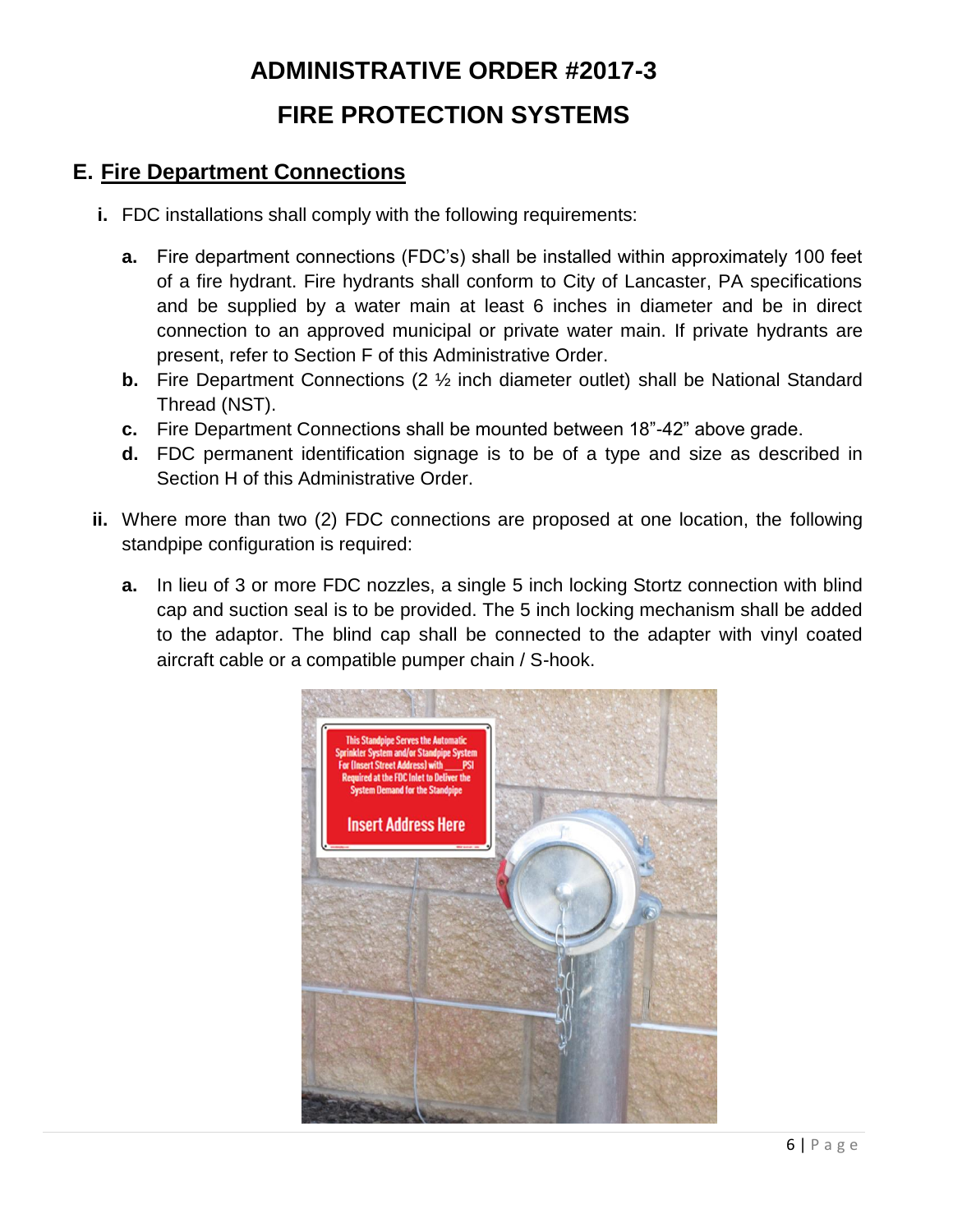## **F. Private Fire Hydrant, Standpipe & Wall Hydrant Connections**

**i.** New / replacement private yard hydrants, standpipes and wall hydrants shall comply with the following requirements:

### **a. Private Fire Hydrants**

i) Private fire hydrants are to be configured with a **5" locking connection with a Stortz adaptor connection on the 4 ½" steamer hose nozzle**. The Stortz adaptor connection is to be installed with Stortz blind cap with suction seal. The blind cap shall be connected to the adaptor with vinyl coated aircraft cable or a compatible pumper cap chain / S-hook. The 5 inch locking mechanism shall be added to the adaptor.



- ii) Private fire hydrant 2  $\frac{1}{2}$ " ears threads shall be National Standard Thread (NST).
- iii) Private fire hydrants shall be painted 7727-730 Royal Blue using RUST-OLEUM oil-based *High Performance Protective Enamel*.
- iv) Private fire hydrants shall be equipped with blue, Maltese Cross shaped, reflective fire hydrant rings installed on the two  $(2)$  2  $\frac{1}{2}$ " ear connections. Rings are to be Blue - 2 1/2" Hose Connection Marker by Mark-A-Hydrant. Rings are to be UV and weather resistant plastic.
- v) Private fire hydrants that are located at the termination of a cul-de-sac or other dead end roadway, where fire service response requires approaching the fire hydrant head-on shall be equipped with a single, blue, Maltese Cross shaped reflective fire hydrant ring on the 4  $\frac{1}{2}$ " pumper connection. The ring is to be blue, 4 ½" pumper connection marker by Mark-A-Hydrant and is to be UV and weather resistant plastic.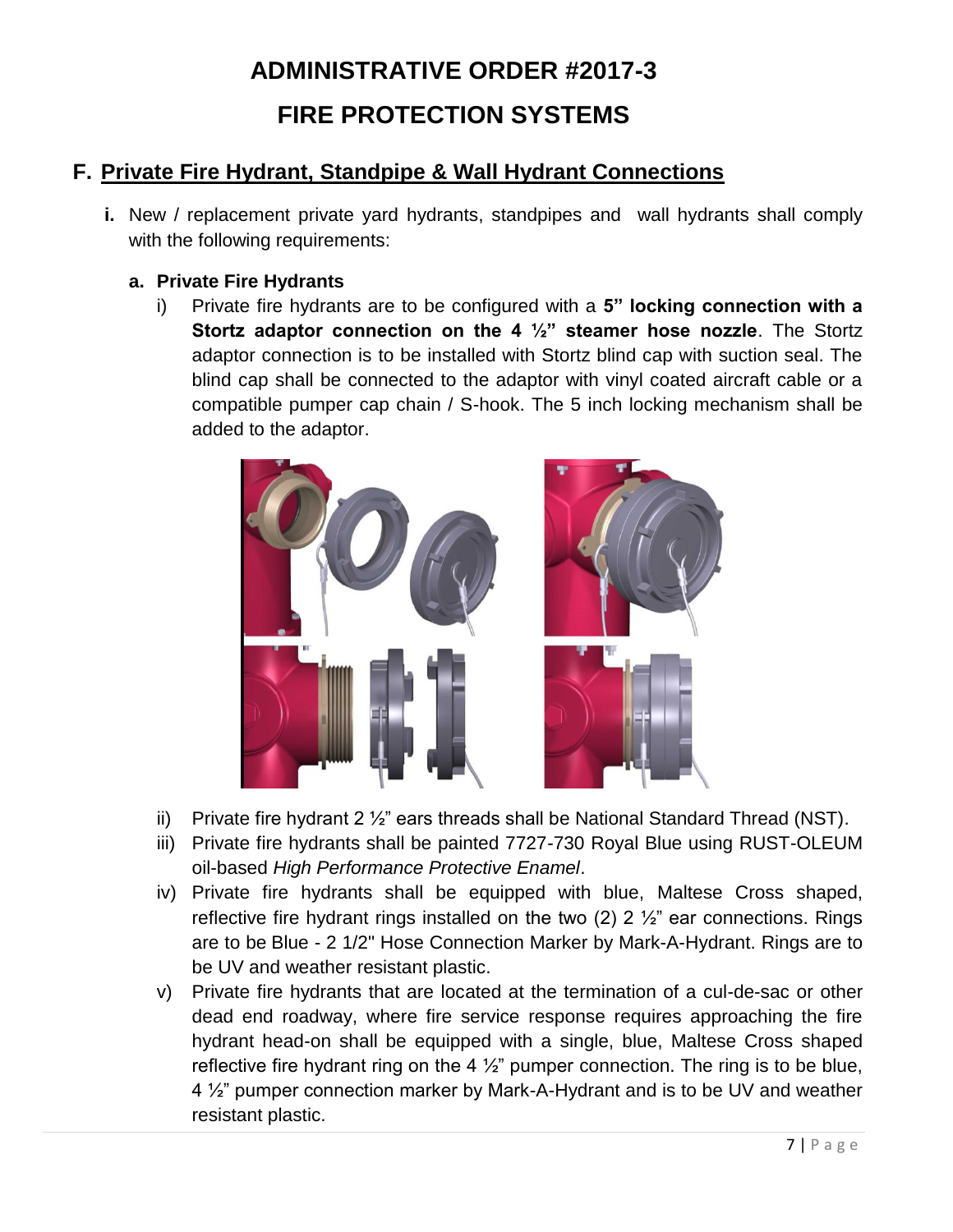### **F. Private Fire Hydrant, Standpipe & Wall Hydrant Connections, continued**

#### **b. Wall Hydrants**

- i) Wall hydrant (2 ½ inch diameter outlet) threads shall be National Standard Thread (NST).
- ii) Wall hydrant permanent identification signage is to be of a type and size as described in Section H of this Administrative Order.

#### **c. Standpipe Hose Connection Location**

i) Standpipes that are specified to be located within stairway enclosures shall be located at each floor landing, not at intermediate floor level landings between floors.

#### **Threads and other requirements for public hydrants are regulated by City of Lancaster Water Bureau**

### **G. Clearance Requirements for Fire Protection System Components**

- **i.** The area in front of and around Fire Hydrants (Public and Private), Fire Department Connections (FDC's), Standpipes, and Thru Wall Control Valves shall:
	- **a.** Be maintained clear at all times.
	- **b.** Have no plantings which will restrict access or other obstructions placed within a 6 foot wide area (3 foot on either side of the centerline of the fire protection system).
	- **c.** Clearances apply to new and all existing fire protection system components.

### **Clearance Requirements for Hydrants, FDC, Standpipes and Control Valves**

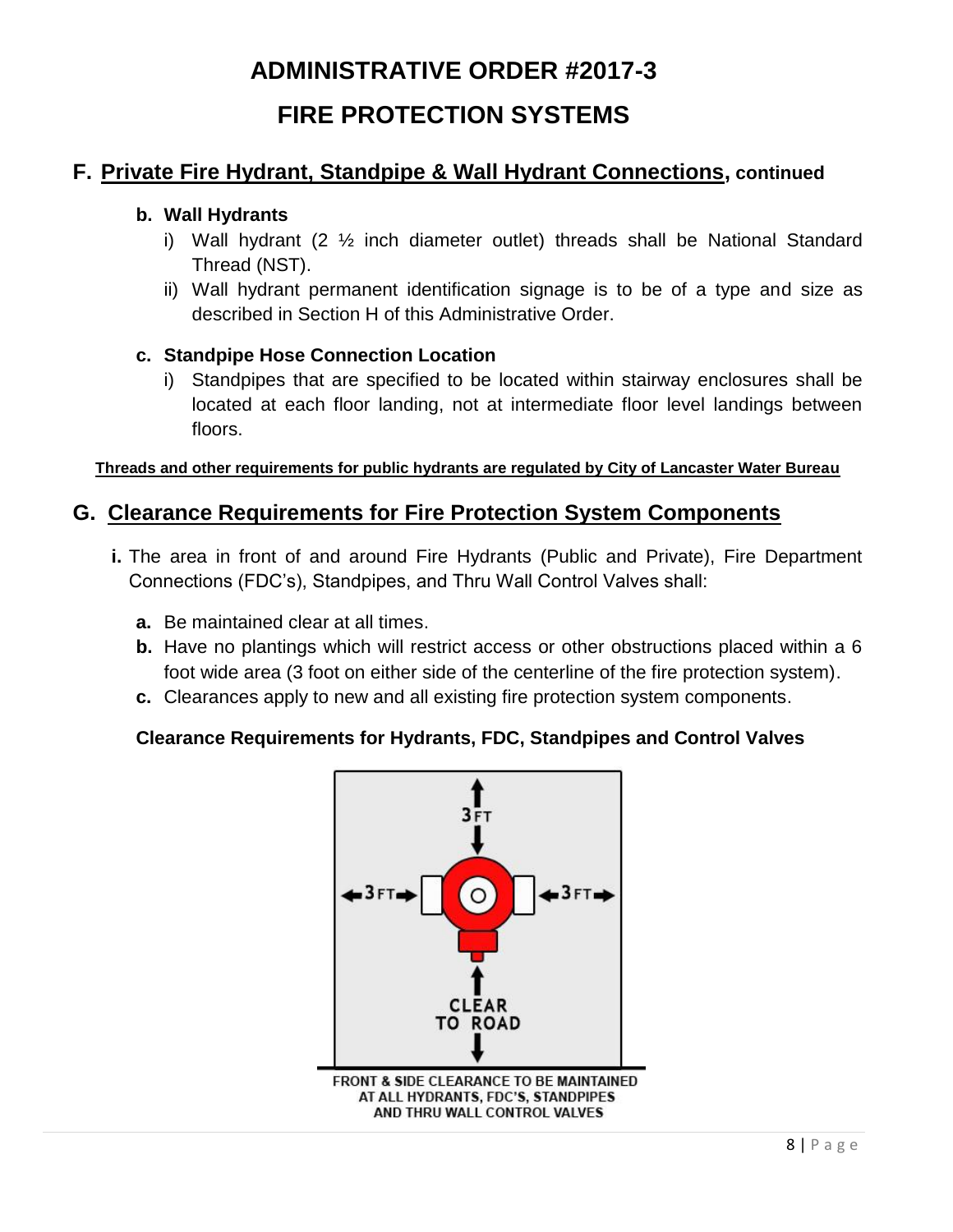## **H. Signage & Alarm Requirements for Fire Protection Equipment**

#### **i. Sign Construction Specifications**

All fire protection equipment signage shall be constructed of approved, durable materials, be colored with a red background with white letters and numbers. Signs shall be permanently installed with corrosion resistant fasteners and be readily visible. The sign lettering and numbering shall be 2 inches in height. If a material other than metal is used for a freestanding sign, a suitable and weatherproof backing shall be installed behind the sign.

### **ii. Fire Department Connection (FDC) Signage Requirements**

- **a.** FDC's shall have permanent identification signs attached to the structure or FDC standpipe in an approved location determined by the Director of Code Compliance and the Fire Chief.
- **b.** The approved sign shall read as follows: **"This FDC Serves the Automatic Sprinkler System" and/or "Standpipe System" For (Insert Street Address)"**



### **iii. Wall Hydrant Signage Requirements**

- **a.** Wall hydrants shall have permanent identification signs attached to the structure or hydrant in an approved location determined by the Director or Code Compliance and the Fire Chief.
- **b.** The approved sign shall read as follows: **"Private Wall Hydrant Serving (Street Address)"**

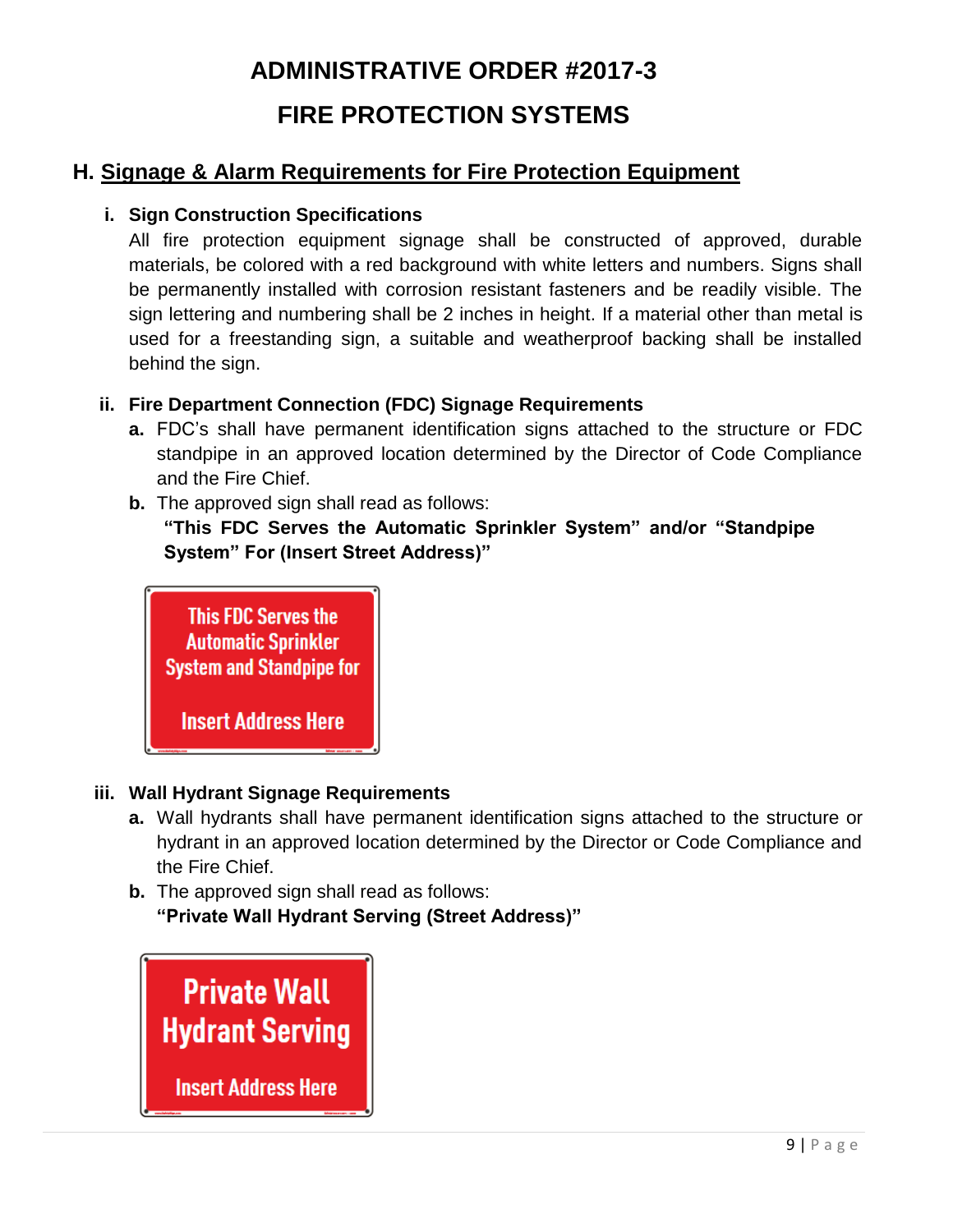## **H. Signage & Alarm Requirements for Fire Protection Equipment, continued**

### **iv. Dry Standpipe Systems Signage Requirements**

- **a.** Standpipes shall have permanent identification signs attached to the structure or dry standpipe in an approved location determined by the Director of Code Compliance and the Fire Chief.
- **b.** The approved sign shall read as follows:

**"This Dry Standpipe Serves the Automatic Sprinkler System" and/or "Standpipe System" For (Insert Street Address) with \_\_\_\_PSI Required at the Inlet to Deliver the System Demand for the Standpipe."**



### **v. Fire Protection Equipment Identification Signage Requirements**

- **a.** Rooms containing sprinkler riser control valves shall be identified for the use of the fire department. Rooms with exterior doors containing fire alarm control panels shall be identified for the use of the fire department. Such rooms shall be identified with permanent identification signs attached to the structure in an approved location determined by the Director of Code Compliance and the Fire Chief. Building address range added when applicable.
- **b.** Example of approved signs are as follows:

**"Sprinkler Control Valves / Fire Alarm Control Panel" or just "Sprinkler Control Valves"**





### **vi. Visual and Audible Alarm Requirements**

**a.** An approved exterior UL listed horn strobe notification appliance shall be installed 6 feet above finished grade over FDC's / standpipe connections.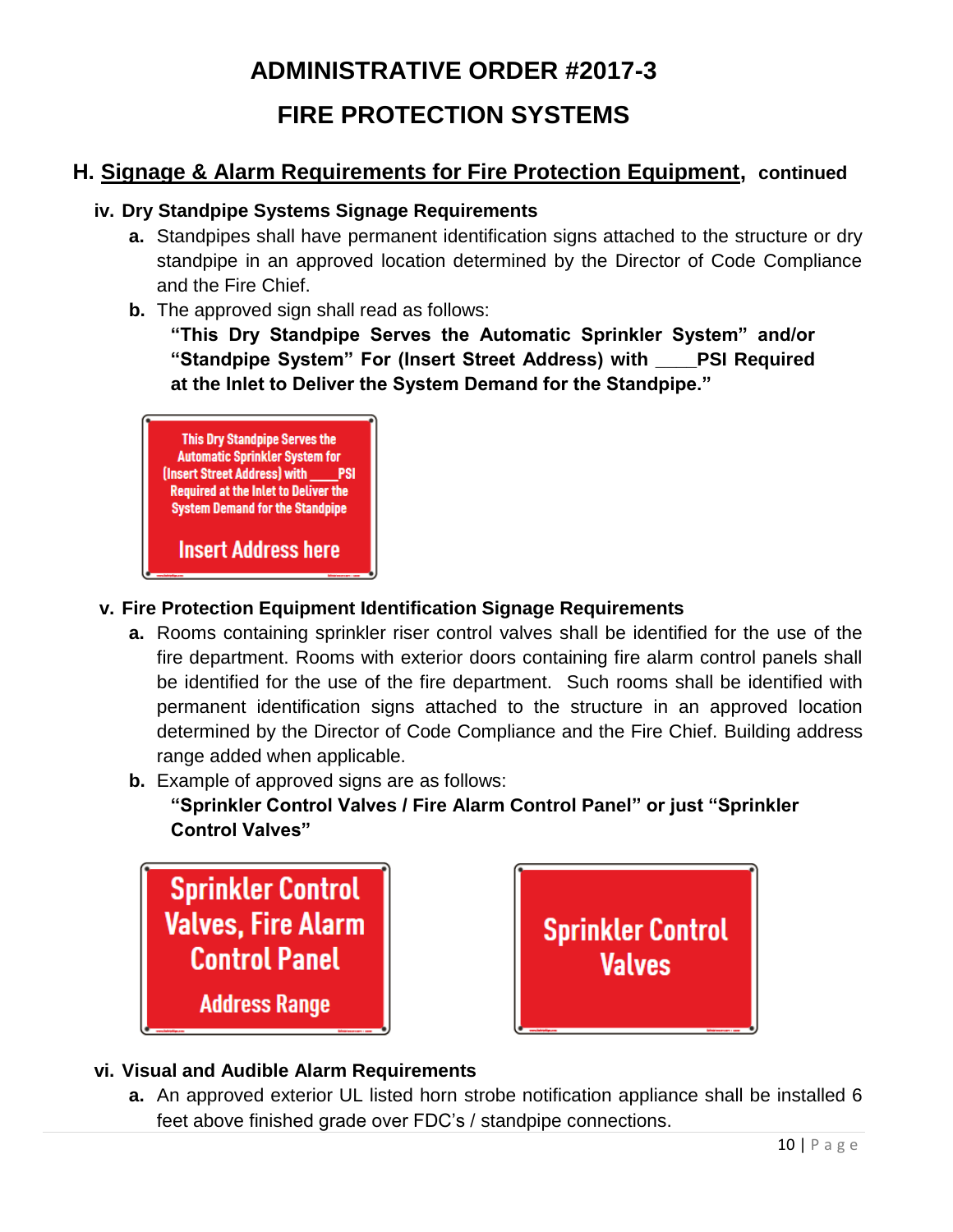## **I. Truss Roof and Truss Floor Assembly Signs**

### **i. Sign Construction Specifications**

**a.** Truss roof and/or truss floor signage shall be constructed of approved, durable materials, be colored with a red background with minimum 3" white letters. The shape of the emblem shall be an isosceles triangle and the size shall be no less than 12 inches horizontally by 6 inches vertically.

### **ii. Truss Roof and Truss Floor Signage Requirements**

- **a.** Signs shall be affixed where a building or a portion thereof with truss construction is classified as Group A, B, E, F, H, I, M, R-1, R-2, R-4 or S occupancy shall have permanent identification signs attached to the structure in an approved location determined by the Director of Code Compliance and the Fire Chief.
- **b.** Truss signs for buildings, which utilize floor and/or roof assembly consisting of truss construction, are to be provided. A truss sign gives early warning to fire and emergency service members that the roof and/or floor may be subject to early collapse in the event of a fire condition.
- **c.** Examples of approved signs are as follows:



## **J. Identification of Gas Piping in Buildings with Fire Sprinklers**

### **i. Identification of Steel Gas Piping**

- **a.** In buildings with both steel gas piping and steel fire sprinkler piping, exposed gas piping, including piping above dropped ceilings, is to be identified to distinguish it from sprinkler piping.
	- i) Steel gas piping shall be identified with labels or stickers spaced at intervals not exceeding 5 feet.
	- ii) Steel gas piping labels/stickers are to be yellow in color marked "Gas" in black letters no less than 2 inches in height.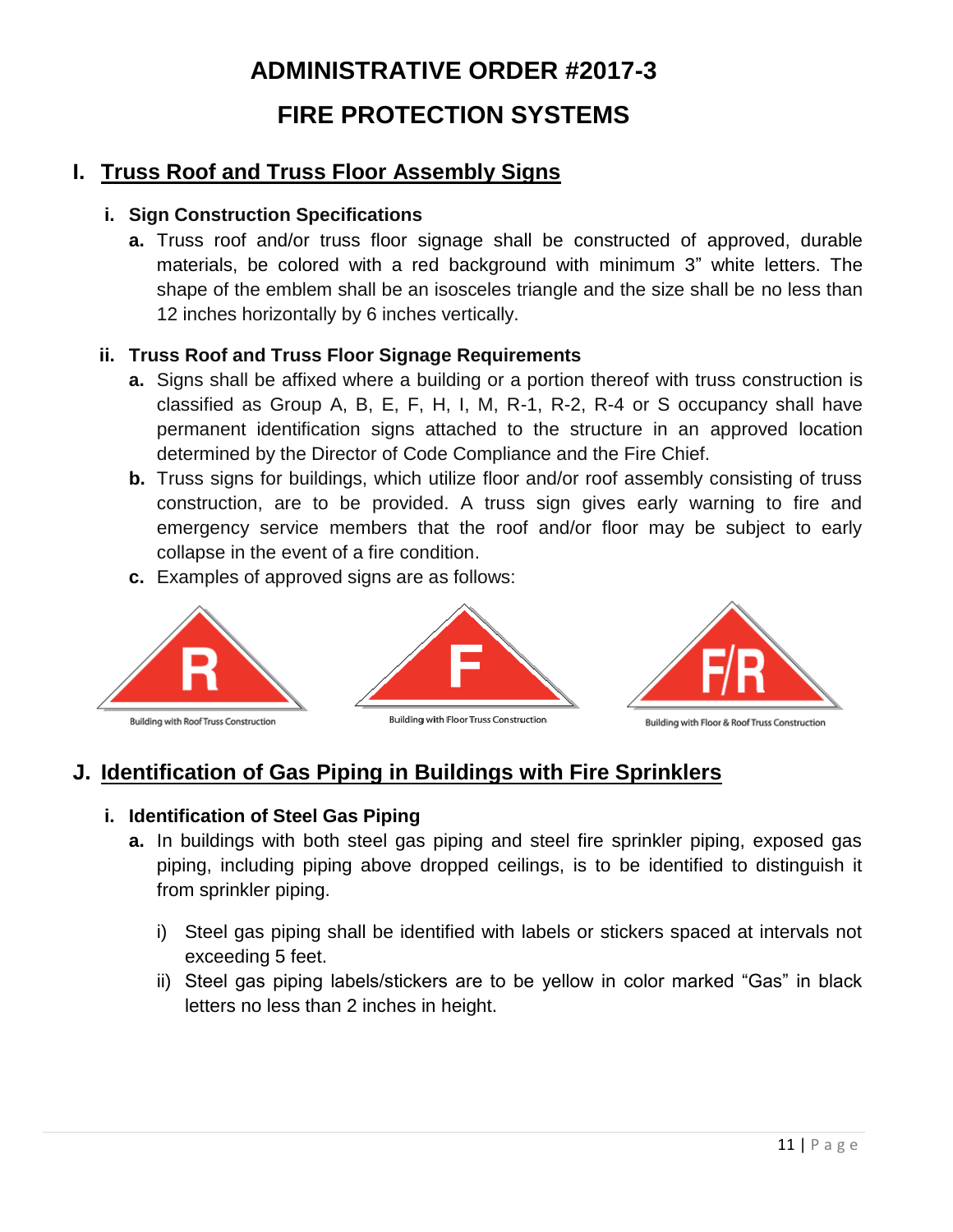## **K. Model Door Numbering System**

- **i.** In an effort to provide emergency service personnel quick access to large buildings, buildings with a large number of occupants and buildings with a large number of exterior doors, the following *Model Door Numbering System* shall be implemented.
- **ii.** All **exterior doors** (not just side hinged doors) that allow access into and out of a building or tenant space shall be identified with a letter and number designator as described below.
	- **a.** Each side of the building will be assigned a letter designator with "A" assigned to the address side of the building typically where the main entrance would be located. Moving clockwise, each additional side will be given a letter designator – "B", "C", "D", etc.
	- **b.** Doors are to be identified with the appropriate letter designator and door number. Door numbers will ascend from right to left. "A1", "A2", "A3" for the address side, "B1, "B2", "B3", etc. for side B and so on.
	- **c.** Exterior door identifiers are to be no less than 3" high, permanent in nature, and of contrasting color to their background and located at the top right corner of the door or door frame.
	- **d.** Door identifiers are to be located on both the outside and inside of the doors.
	- **e. Interior Courtyards**: Doors into interior courtyards shall start with the letter designation "X" and correspond to building side they oppose, with the designation convention X1A, X1B and so on.
- **iii.** All exterior doors are to be identified in the following Use groups:
	- **a. Group E (Educational)**
	- **b. Group A (Assembly A-1, A-2, A-3 & A-4)**
	- **c. Group (H) High Hazard**
	- **d. Additional use groups based on size and complexity of specific buildings at the discretion of the Director of Code Compliance and Fire Chief.**